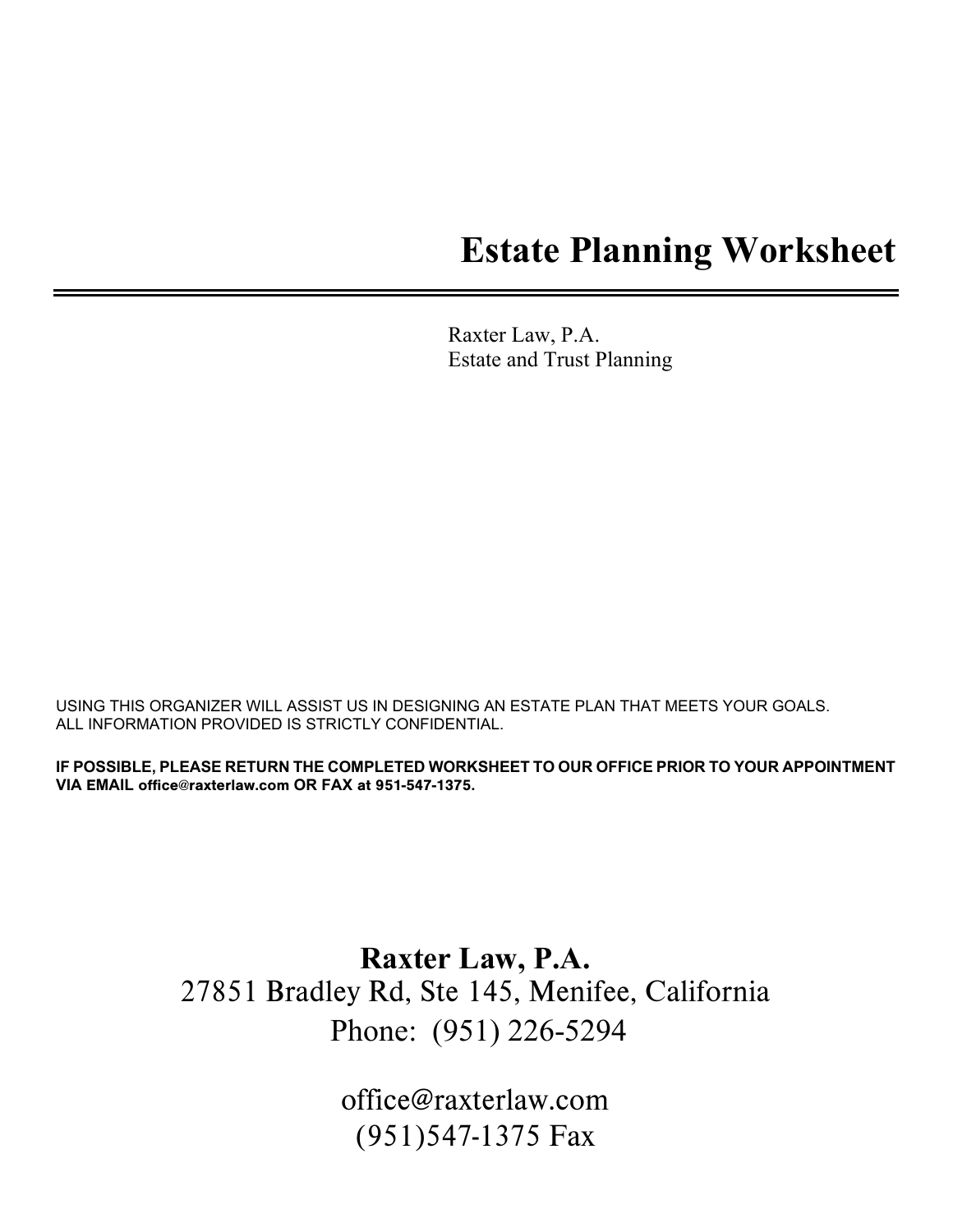# **Part I Personal Information**

| Also Known As | (other names used to title property and accounts)                                                                                                                                                                               |                                                                                                                                                                                                                               |  |
|---------------|---------------------------------------------------------------------------------------------------------------------------------------------------------------------------------------------------------------------------------|-------------------------------------------------------------------------------------------------------------------------------------------------------------------------------------------------------------------------------|--|
|               |                                                                                                                                                                                                                                 |                                                                                                                                                                                                                               |  |
|               |                                                                                                                                                                                                                                 |                                                                                                                                                                                                                               |  |
|               |                                                                                                                                                                                                                                 |                                                                                                                                                                                                                               |  |
|               |                                                                                                                                                                                                                                 |                                                                                                                                                                                                                               |  |
|               | Employer Position Position Position Position                                                                                                                                                                                    |                                                                                                                                                                                                                               |  |
|               |                                                                                                                                                                                                                                 |                                                                                                                                                                                                                               |  |
|               | E-mail Address $\Box$ The stage of the set of the set of the set of the set of the set of the set of the set of the set of the set of the set of the set of the set of the set of the set of the set of the set of the set of t |                                                                                                                                                                                                                               |  |
|               |                                                                                                                                                                                                                                 |                                                                                                                                                                                                                               |  |
|               | Client's Spouse or Second Grantor's Legal Name<br>(name most often used to title property and accounts)                                                                                                                         | the control of the control of the control of the control of the control of the control of the control of the control of the control of the control of the control of the control of the control of the control of the control |  |
|               |                                                                                                                                                                                                                                 |                                                                                                                                                                                                                               |  |
|               |                                                                                                                                                                                                                                 |                                                                                                                                                                                                                               |  |
|               |                                                                                                                                                                                                                                 |                                                                                                                                                                                                                               |  |
|               |                                                                                                                                                                                                                                 |                                                                                                                                                                                                                               |  |
|               |                                                                                                                                                                                                                                 |                                                                                                                                                                                                                               |  |
|               | Employer Position Position Position Position Position Position Position Position Position Position Position Position Position Position Position Position Position Position Position Position Position Position Position Positi  |                                                                                                                                                                                                                               |  |
|               |                                                                                                                                                                                                                                 |                                                                                                                                                                                                                               |  |
|               | E-mail Address $\Box$ The stage of the set of the set of the set of the set of the set of the set of the set of the set of the set of the set of the set of the set of the set of the set of the set of the set of the set of t |                                                                                                                                                                                                                               |  |

# **Children and Other Family Members**

*(Use full legal name. Use "JT" if both spouses are the parents, "1" if client or first listed grantor is the parent, "2" if spouse or second listed grantor is the parent, "S" if a single parent.)*

| Name                                                                                                                  |                                                                                 | <b>Birth date Parent or Relationship</b>                                                                              |
|-----------------------------------------------------------------------------------------------------------------------|---------------------------------------------------------------------------------|-----------------------------------------------------------------------------------------------------------------------|
|                                                                                                                       |                                                                                 |                                                                                                                       |
|                                                                                                                       |                                                                                 |                                                                                                                       |
| <u> 1989 - Andrea Santa Andrea Andrea Andrea Andrea Andrea Andrea Andrea Andrea Andrea Andrea Andrea Andrea Andr</u>  |                                                                                 |                                                                                                                       |
|                                                                                                                       |                                                                                 |                                                                                                                       |
| <u> 1989 - Johann Barn, mars and de Branch Barn, mars and de Branch Barn, mars and de Branch Barn, mars and de Br</u> | <u> 1980 - Andrea Andrew Maria (h. 1980).</u><br>1900 - Andrew Maria (h. 1900). |                                                                                                                       |
|                                                                                                                       |                                                                                 |                                                                                                                       |
|                                                                                                                       |                                                                                 | <u> 1989 - Johann John Stone, markin amerikan bisa di sebagai pertama dan pertama dan pertama dan pertama dan per</u> |
|                                                                                                                       |                                                                                 |                                                                                                                       |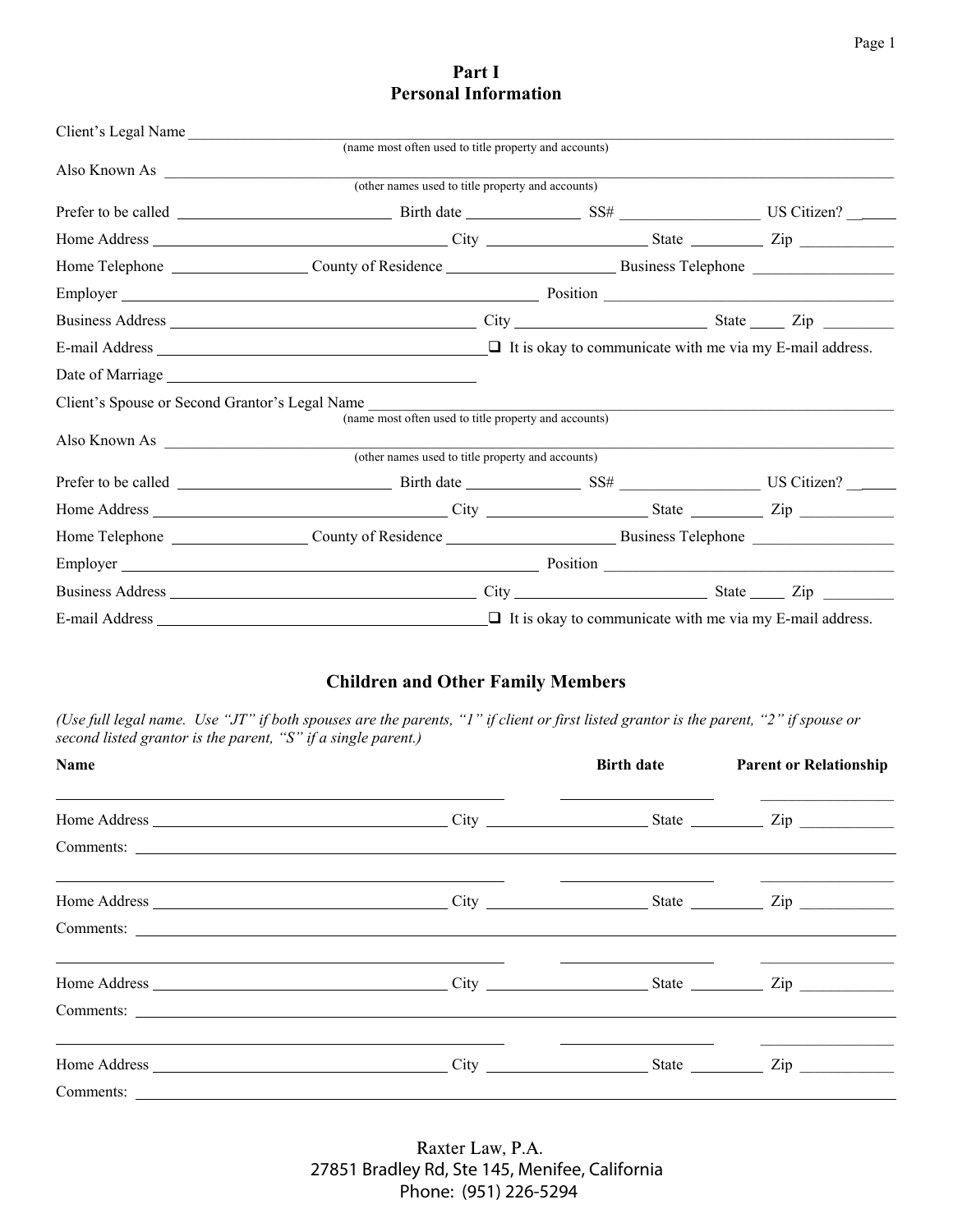## **Advisors**

| Name                                                                                                                                                                                                                           | Telephone |
|--------------------------------------------------------------------------------------------------------------------------------------------------------------------------------------------------------------------------------|-----------|
|                                                                                                                                                                                                                                |           |
|                                                                                                                                                                                                                                |           |
|                                                                                                                                                                                                                                |           |
| Life Insurance Agent Learning and the same state of the state of the state of the state of the state of the state of the state of the state of the state of the state of the state of the state of the state of the state of t |           |

# **Your Concerns**

Please rate the following as to how important they are to you: *(H high concern, S some concerned, L low concern, N/A no concern or not applicable)* 

# **Description Level of Concern**

|                                                                                                                                                               | <b>Client</b> | <b>Spouse</b> |
|---------------------------------------------------------------------------------------------------------------------------------------------------------------|---------------|---------------|
| Desire to get affairs in order and create a comprehensive plan to manage affairs in case of<br>death or disability.                                           |               |               |
| Providing for and protecting a spouse.                                                                                                                        |               |               |
| Providing for and protecting children.                                                                                                                        |               |               |
| Providing for and protecting grandchildren.                                                                                                                   |               |               |
| Disinheriting a family member.                                                                                                                                |               |               |
| Providing for charities at the time of death.                                                                                                                 |               |               |
| Plan for the transfer and survival of a family business.                                                                                                      |               |               |
| Avoiding or reducing your estate taxes.                                                                                                                       |               |               |
| Avoiding probate.                                                                                                                                             |               |               |
| Reduce administration costs at time of your death.                                                                                                            |               |               |
| Avoiding a conservatorship ("living probate") in case of a disability.                                                                                        |               |               |
| Avoiding will contests or other disputes upon death.                                                                                                          |               |               |
| Protecting assets from lawsuits or creditors.                                                                                                                 |               |               |
| Preserving the privacy of affairs in case of disability or at time of death from business<br>competitors, predators, dishonest persons and curiosity seekers. |               |               |
| Plan for a child with disabilities or special needs, such as medical or learning disabilities.                                                                |               |               |
| Protecting children's inheritance from the possibility of failed marriages.                                                                                   |               |               |
| Protect children's inheritance in the event of a surviving spouse's remarriage.                                                                               |               |               |
| Provide that your death shall not be unnecessarily prolonged by artificial means or<br>measures.                                                              |               |               |
| $\Omega$ thay Canaama (Dlaasa List halays).                                                                                                                   |               |               |

Other Concerns (Please list below):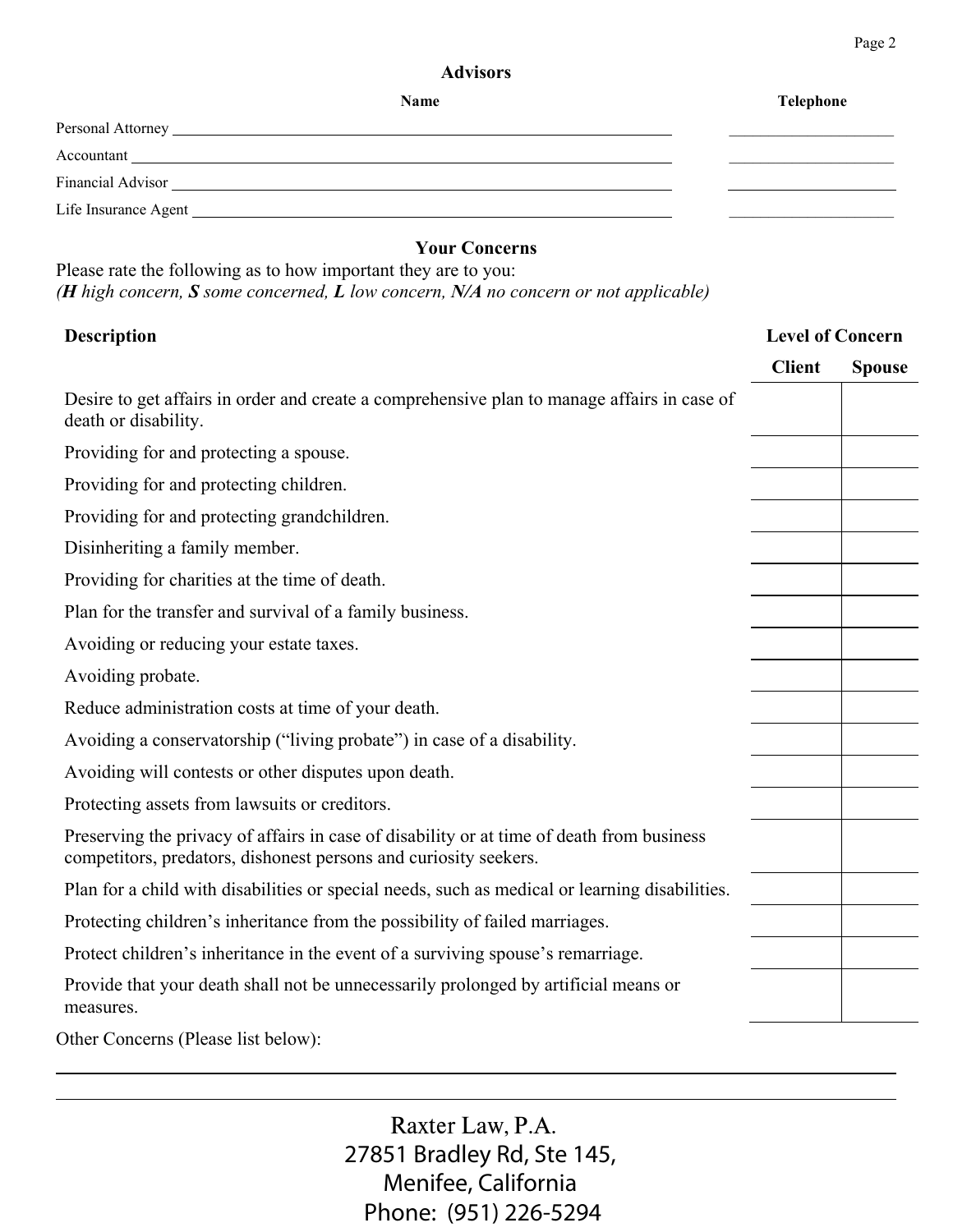# **Important Family Questions**

| (Please check "Yes" or "No" for your answer)                                                                                                                                            | Yes | N <sub>0</sub> |
|-----------------------------------------------------------------------------------------------------------------------------------------------------------------------------------------|-----|----------------|
| Are you (or your spouse) receiving Social Security, disability, or other governmental<br>benefits? Describe                                                                             |     |                |
| Are you (or your spouse) making payments pursuant to a divorce or property settlement<br>order? Please furnish a copy                                                                   |     |                |
| If married, have you and your spouse signed a pre- or post-marriage contract? Please<br>furnish a copy                                                                                  |     |                |
| Have you (or your spouse) been widowed? If a federal estate tax return or a state death<br>tax return was filed, please furnish a copy                                                  |     |                |
| Have you (or your spouse) ever filed federal or state gift tax returns?<br>Please furnish copies of these returns                                                                       |     |                |
| Have you (or your spouse) completed previous will, trust, or estate planning? Please<br>furnish copies of these documents                                                               |     |                |
| Do you support any charitable organizations now that you wish to make provisions for<br>at the time of your death? If so, please explain below.                                         |     |                |
| Are there any other charitable organizations you wish to make provisions for at the time<br>of your death? If so, please explain below.                                                 |     |                |
| If married, have you lived in any of the following states while married to each other?<br>Arizona, California, Idaho, Louisiana, Nevada, New Mexico, Texas, Washington, or<br>Wisconsin |     |                |
| Are you (or your spouse) currently the beneficiary of anyone else's trust? If so, please<br>explain below.                                                                              |     |                |
| Do any of your children have special educational, medical, or physical needs?                                                                                                           |     |                |
| Do any of your children receive governmental support or benefits?                                                                                                                       |     |                |
| Do you provide primary or other major financial support to adult children or others?                                                                                                    |     |                |

# **Additional Information**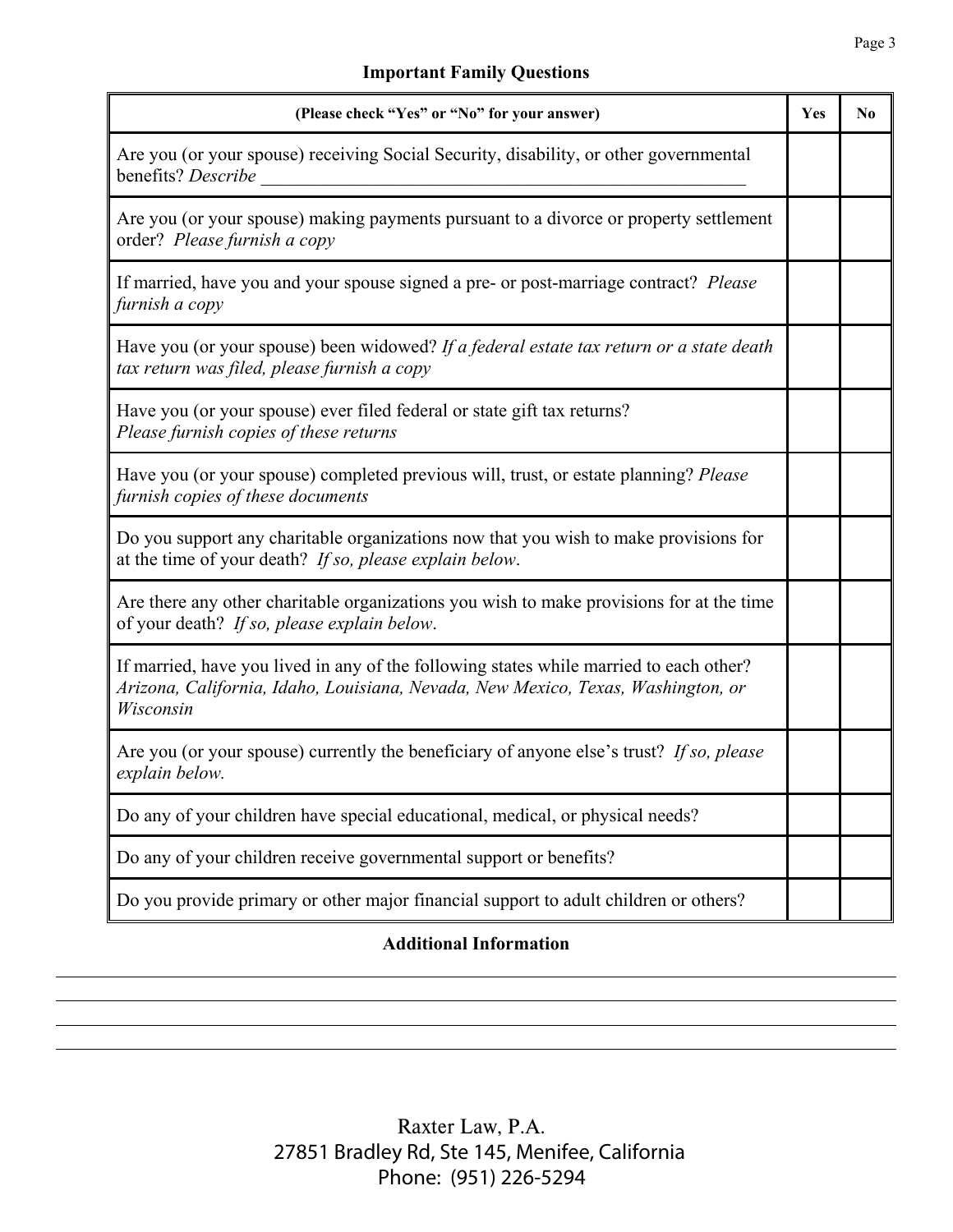# **Property Information**

# **Instructions for completing the Property Information checklist:**

| <b>General Headings</b> | This <b>Property Information</b> checklist helps you list all the property you<br>own and what it is worth. If you do not own property under a particular<br>heading, just leave that section blank. Under certain headings, you may<br>own more property than can be listed on this checklist. If so, attach extra<br>sheets of paper to list your additional property. |
|-------------------------|--------------------------------------------------------------------------------------------------------------------------------------------------------------------------------------------------------------------------------------------------------------------------------------------------------------------------------------------------------------------------|
| <b>Type</b>             | Immediately after the heading for each kind of property is a brief<br>explanation of what property you should list under that heading.                                                                                                                                                                                                                                   |
| "Owner" of Property     | How you own your property is extremely important for purposes of<br>properly designing and implementing your estate plan. For each property,<br>please indicate how the property is titled. When doing so, please use the<br>following abbreviations:                                                                                                                    |
|                         | <b>Owner of Property</b><br>Use                                                                                                                                                                                                                                                                                                                                          |

| <b>Owner of Property</b>                                                             | Use        |
|--------------------------------------------------------------------------------------|------------|
| If married, Client's name alone, with no other person                                |            |
| If married, Spouse's name alone, with no other person                                |            |
| If married, Joint Tenancy with spouse                                                | <b>JTS</b> |
| Joint Tenancy with someone other than a spouse, <i>i.e.</i> a child,<br>parent, etc. | JTO        |
| If you cannot determine how the property is owned                                    |            |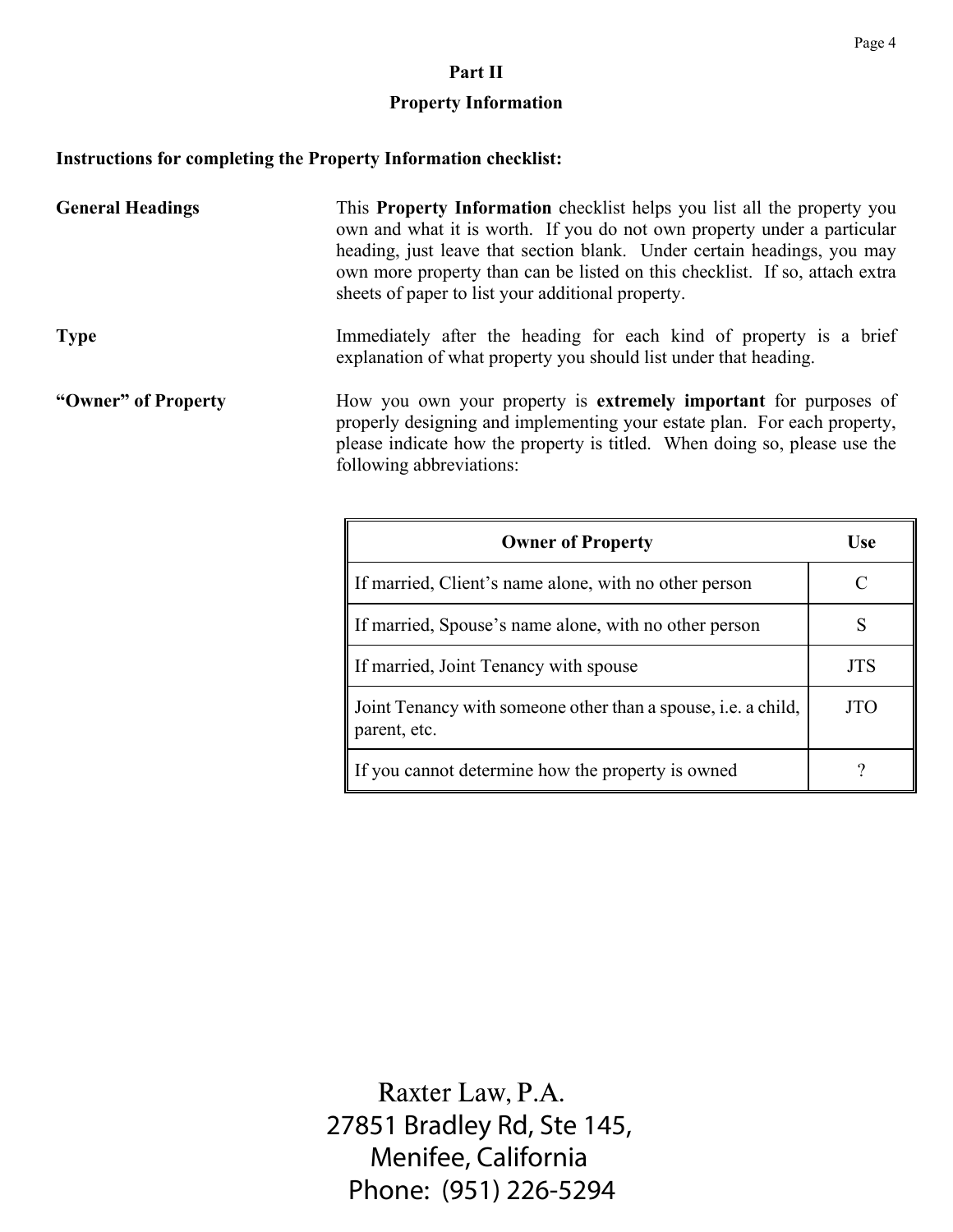### **Real Property**

**TYPE:** Any interest in real estate including your family residence, vacation home, timeshare, vacant land, etc.

| <b>General Description and/or Address</b> | Owner        | <b>Market</b><br>Value | Loan<br><b>Balance</b> |
|-------------------------------------------|--------------|------------------------|------------------------|
|                                           |              |                        |                        |
|                                           | <b>Total</b> |                        |                        |

### **Furniture and Personal Effects**

**TYPE:** List separately only major personal effects such as jewelry, collections, antiques, furs, and all other valuable non-business personal property *(indicate type below and give a lump sum value for miscellaneous, less valuable items.).*

| <b>Type or Description</b>                                      | Owner        | <b>Market Value</b> |
|-----------------------------------------------------------------|--------------|---------------------|
| Miscellaneous Furniture and Household Effects (Total)           |              |                     |
|                                                                 |              |                     |
|                                                                 |              |                     |
|                                                                 |              |                     |
|                                                                 |              |                     |
| $\mathbf{A}$ and $\mathbf{B}$ and $\mathbf{B}$ and $\mathbf{B}$ | <b>Total</b> |                     |

#### **Automobiles, Boats, and RVs**

**TYPE:** For each motor vehicle, boat, RV, etc. please list the following: description, how titled, market value and encumbrance:

#### **Bank Accounts**

**TYPE:** Checking Account "CA", Savings Account "SA", Certificates of Deposit "CD", Money Market "MM" (*indicate type below). Do not include IRAs or 401(k)s here*

| Name of Institution and account number | <b>Type</b> | Owner        | Amount |
|----------------------------------------|-------------|--------------|--------|
|                                        |             |              |        |
|                                        |             |              |        |
|                                        |             |              |        |
|                                        |             |              |        |
|                                        |             |              |        |
|                                        |             | <b>Total</b> |        |

Note: If Account is in your name (or your spouse's name) for the benefit of a minor, please specify and give minor's name.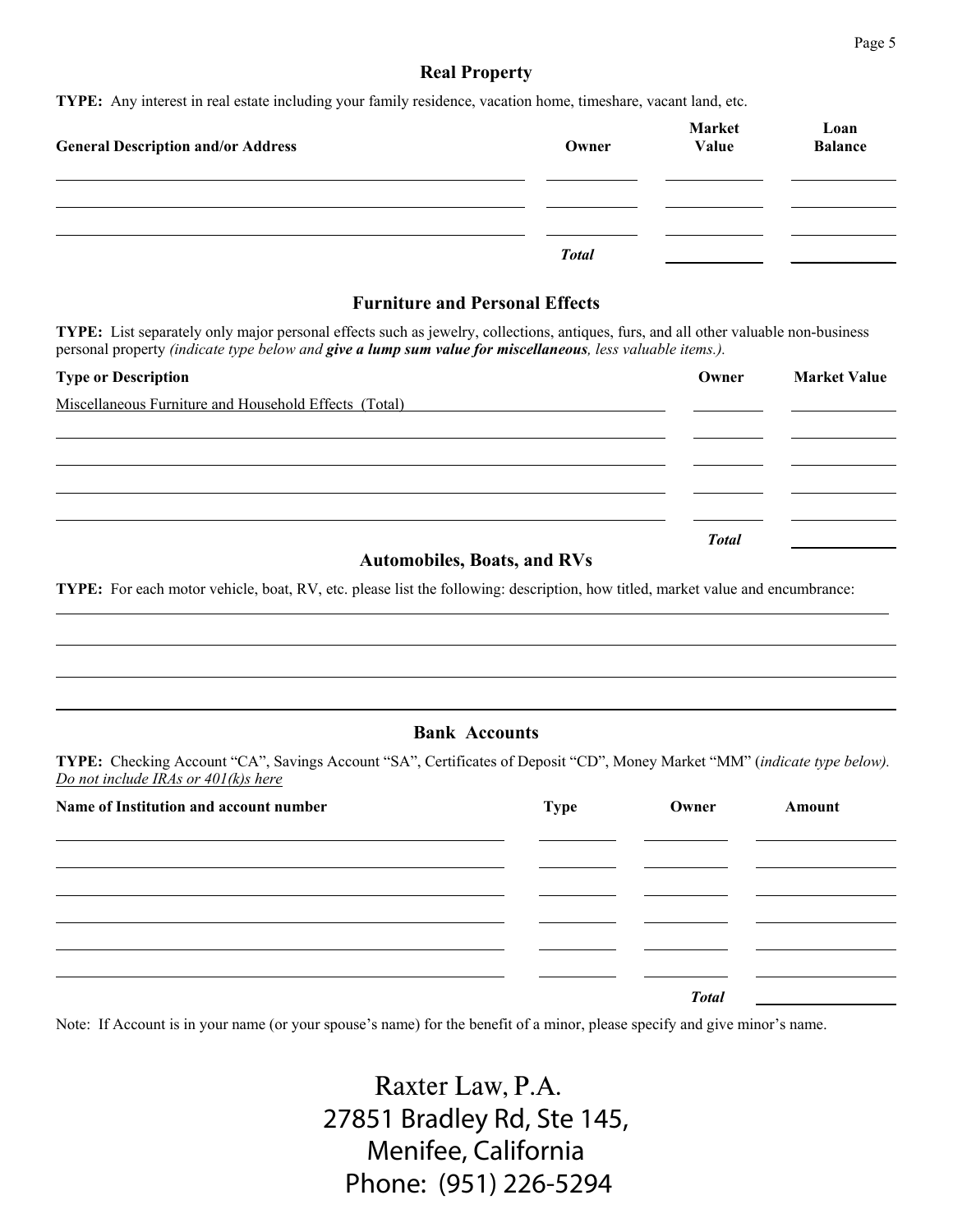# **Stocks and Bonds**

**TYPE:** List any and all stocks and bonds you own. If held in a brokerage account, lump them together under each account. *(indicate type below)*

| <b>Stocks, Bonds or Investment Accounts</b> | Type | <b>Acct. Number</b> | Owner        | Amount |
|---------------------------------------------|------|---------------------|--------------|--------|
|                                             |      |                     |              |        |
|                                             |      |                     |              |        |
|                                             |      |                     |              |        |
|                                             |      |                     |              |        |
|                                             |      |                     | <b>Total</b> |        |

#### **Life Insurance Policies and Annuities**

**TYPE:** Term, whole life, split dollar, group life, annuity. **ADDITIONAL INFORMATION:** Insurance company, type, face amount (death benefit), whose life is insured, who owns the policy, the current beneficiaries, who pays the premium, and who is the life insurance agent.

*Total*

#### **Retirement Plans**

**TYPE:** Pension (P), Profit Sharing (PS), H.R. 10, IRA, SEP, 401(K). **ADDITIONAL INFORMATION:** Describe the type of plan, the plan name, the current value of the plan, and any other pertinent information.

*Total*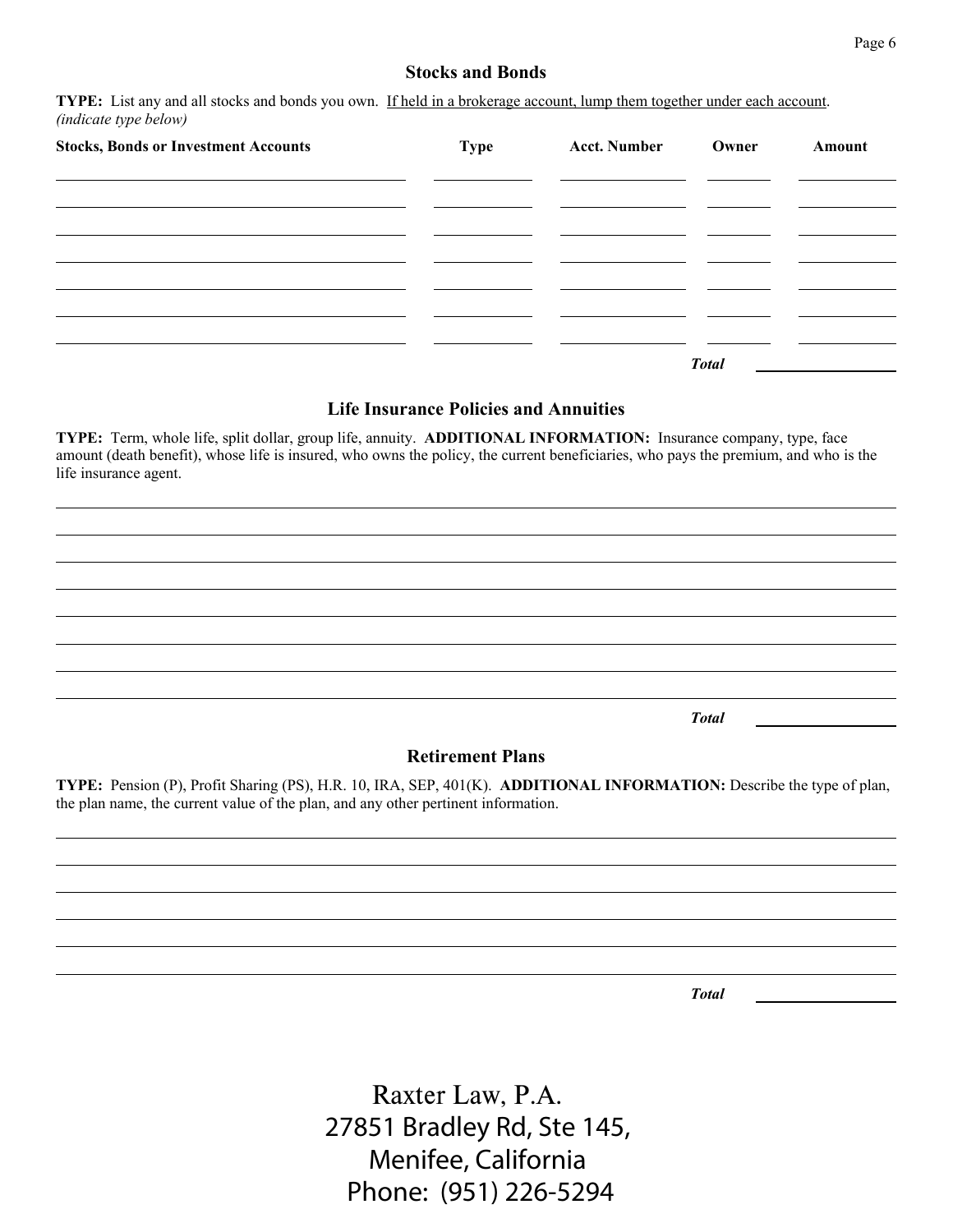#### **Business Interests**

**TYPE:** General and Limited Partnerships, Sole Proprietorships, privately-owned corporations, professional corporations, oil interests, farm, and ranch interests. **ADDITIONAL INFORMATION:** Give a description of the interests, who has the interest, your ownership in the interests, and the estimated value of the interests.

|                                                                                  |                          |                  | <b>Total</b> |                                  |
|----------------------------------------------------------------------------------|--------------------------|------------------|--------------|----------------------------------|
|                                                                                  | <b>Money Owed To You</b> |                  |              |                                  |
| TYPE: Mortgages or promissory notes payable to you, or other moneys owed to you. |                          |                  |              |                                  |
| <b>Name of Debtor</b>                                                            | Date of<br><b>Note</b>   | Maturity<br>Date | Owed<br>to   | <b>Current</b><br><b>Balance</b> |
|                                                                                  |                          |                  |              |                                  |
|                                                                                  |                          |                  |              |                                  |
|                                                                                  |                          |                  |              |                                  |
|                                                                                  |                          |                  | <b>Total</b> |                                  |

#### **Anticipated Inheritance, Gift, or Lawsuit Judgment**

**TYPE:** Gifts or inheritances that you expect to receive at some time in the future; or moneys that you anticipate receiving through a judgment in a lawsuit. **Describe in appropriate detail**.

Description **and the set of the set of the set of the set of the set of the set of the set of the set of the set of the set of the set of the set of the set of the set of the set of the set of the set of the set of the set** 

#### *Total estimated value \_\_\_\_\_\_\_\_\_\_\_\_\_\_\_\_\_\_\_\_\_\_\_*

#### **Other Assets**

\_\_\_\_\_\_\_\_\_\_\_\_\_\_\_\_\_\_\_\_\_\_\_\_\_\_\_\_\_\_\_\_\_\_\_\_\_\_\_\_\_\_\_\_\_\_\_\_\_\_\_\_\_\_\_\_\_\_\_\_\_\_\_\_\_\_\_\_\_\_\_\_\_\_\_\_\_\_\_\_\_\_\_\_\_\_\_\_\_\_\_\_\_\_\_\_\_\_\_\_\_\_\_\_\_\_

**TYPE:** Other property is any property that you have that does not fit into any listed category.

| <b>Type</b> | Owner        | Value |
|-------------|--------------|-------|
|             |              |       |
|             |              |       |
|             |              |       |
|             |              |       |
|             | <b>Total</b> |       |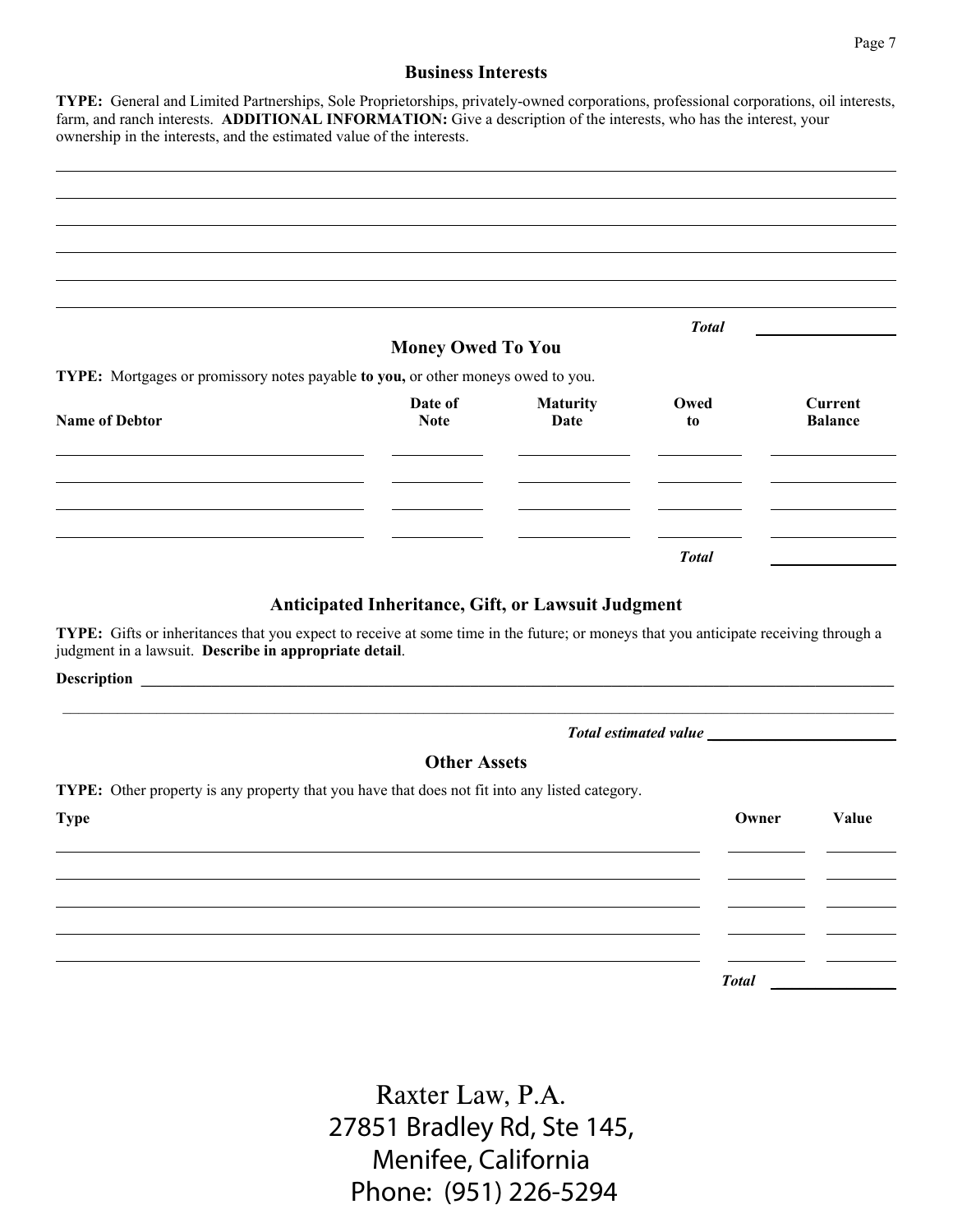# **Summary of Values**

|                                       | Amount*       |                |                    |
|---------------------------------------|---------------|----------------|--------------------|
| <b>Assets</b>                         | <b>Client</b> | <b>Spouse</b>  | <b>Total Value</b> |
| <b>Real Property</b>                  |               |                |                    |
| <b>Furniture and Personal Effects</b> |               |                |                    |
| Automobiles, Boats and RV's           |               |                |                    |
| <b>Bank and Savings Accounts</b>      |               |                |                    |
| <b>Stocks and Bonds</b>               |               | $\blacksquare$ |                    |
| Life Insurance and Annuities          |               |                |                    |
| <b>Retirement Plans</b>               |               |                |                    |
| <b>Business Interests</b>             |               |                |                    |
| Money owed to you                     |               |                |                    |
| Anticipated Inheritance, Etc.         |               |                |                    |
| <b>Other Assets</b>                   |               |                |                    |
| <b>Total Assets:</b>                  |               |                |                    |

*\* Joint Property values enter 1/2 in client's column and 1/2 in spouse's column.*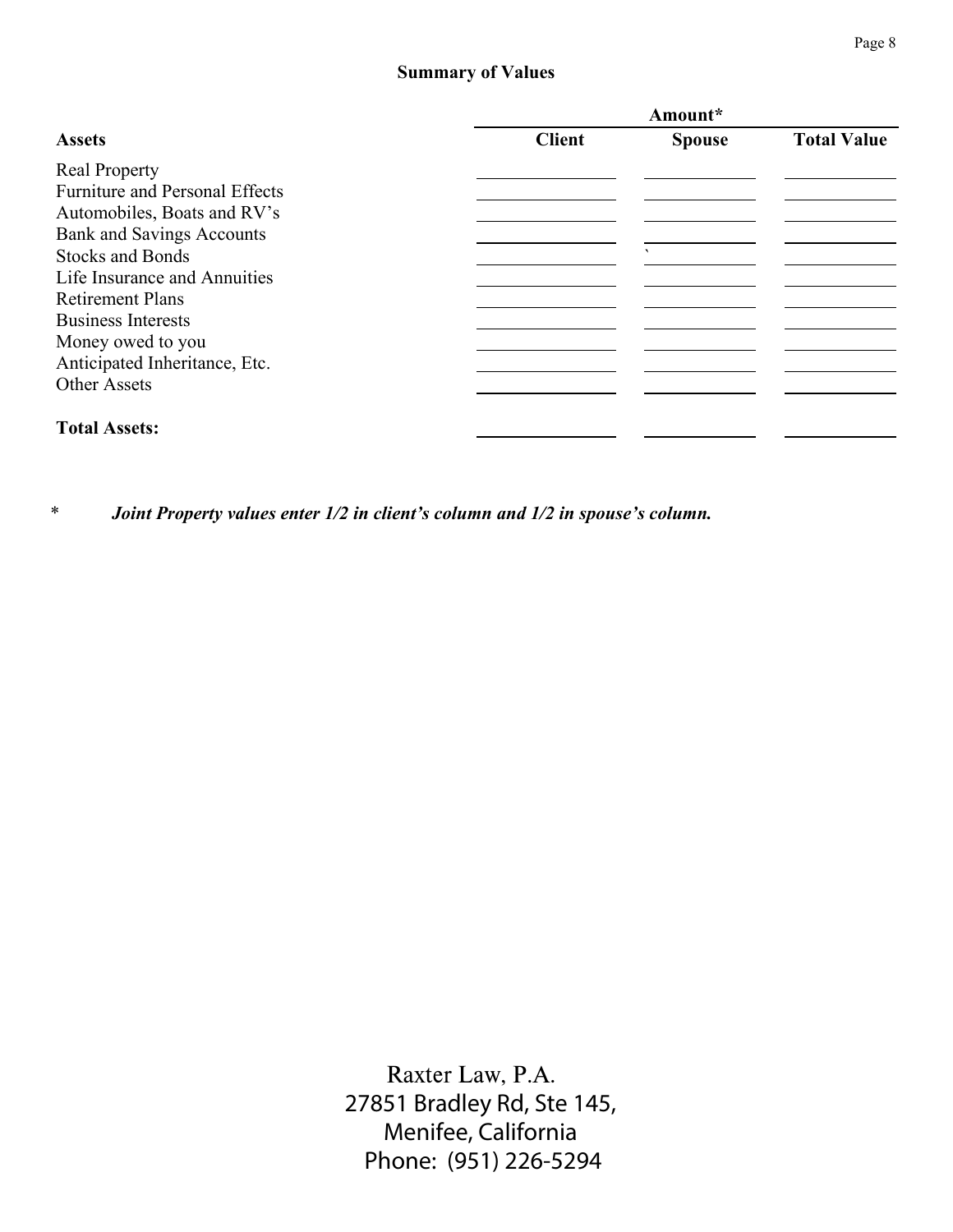# **Part III**

# **Design Information**

| PERSONS TO ACT FOR YOU:                                                                                                                                                                     |              |
|---------------------------------------------------------------------------------------------------------------------------------------------------------------------------------------------|--------------|
| GUARDIAN FOR MINOR CHILDREN: If you have any children under the age of 18, list in order of preference who you<br>wish to be guardian.                                                      |              |
| <b>Name and Address</b>                                                                                                                                                                     | Relationship |
| <b>INITIAL TRUSTEE(S):</b> Usually the Maker will be the Trustee of his or her own trust. Often, both spouses, jointly. Allows<br>you to continue to jointly control your assets as before. |              |
| <b>Name and Address</b>                                                                                                                                                                     | Relationship |
| DISABILITY TRUSTEE: If you were unable to make decisions for yourself, who would you want to make decisions for<br>you with regard to your property and assets?<br><b>FOR CLIENT</b>        |              |
| <b>Name and Address</b>                                                                                                                                                                     | Relationship |
| <b>FOR SPOUSE</b><br><b>Name and Address</b>                                                                                                                                                | Relationship |
| <b>DEATH TRUSTEE:</b><br>After your death, who do you want carrying out your instructions, for distribution to and, if<br>desired, management of property for your beneficiaries?           |              |
| <b>FOR CLIENT</b><br><b>Name and Address</b>                                                                                                                                                | Relationship |
|                                                                                                                                                                                             |              |
| <b>FOR SPOUSE</b><br><b>Name and Address</b>                                                                                                                                                | Relationship |
|                                                                                                                                                                                             |              |
|                                                                                                                                                                                             |              |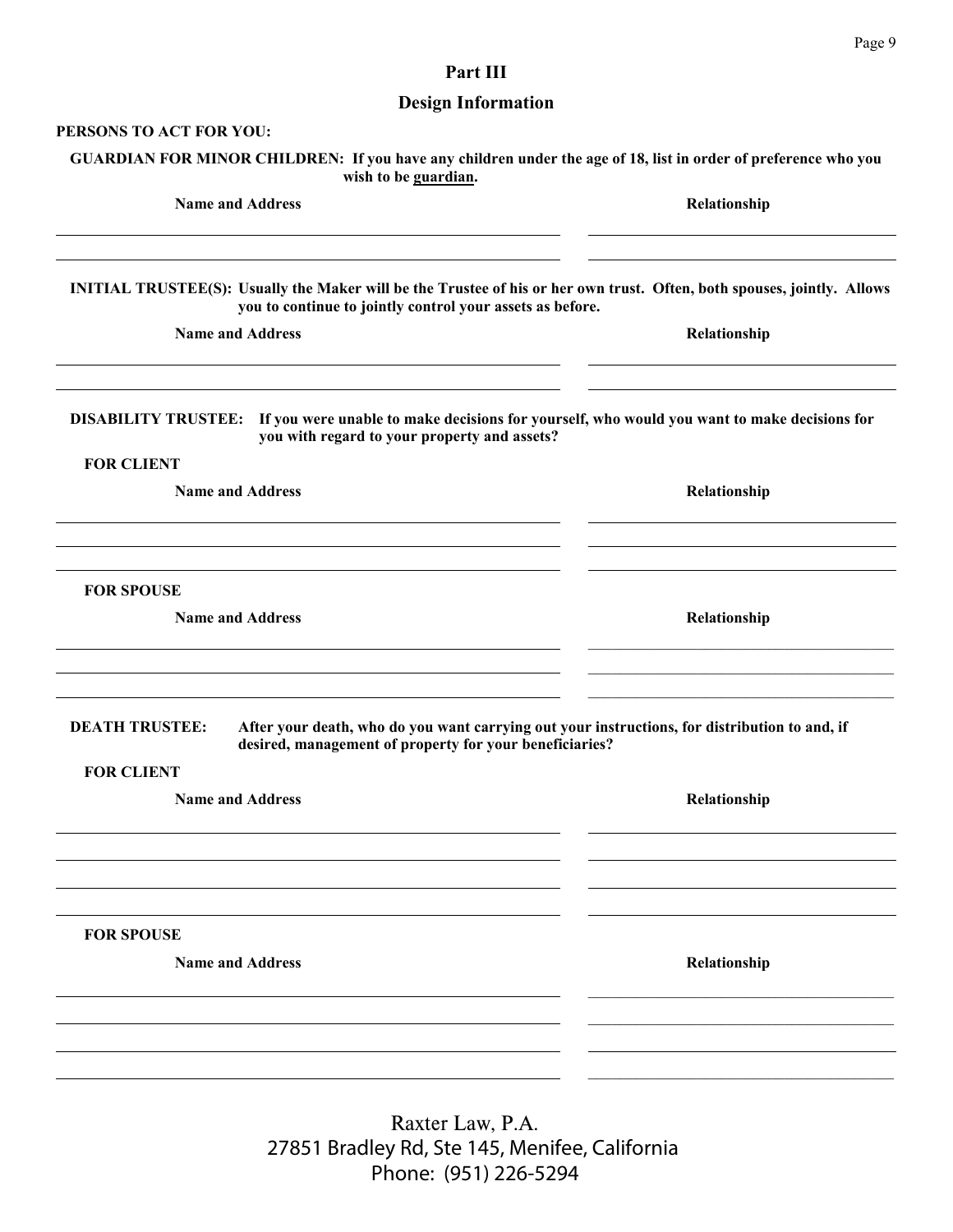**POWER OF ATTORNEY: If you were unable to make financial decisions for yourself, who would you want to make those decisions for you?**

| <b>CLIENT'S AGENT</b> |  |
|-----------------------|--|
|-----------------------|--|

|                                  | Name                                                                                                                                                                                               | Relationship                 | <b>Instructions or Guidelines</b>                                 |
|----------------------------------|----------------------------------------------------------------------------------------------------------------------------------------------------------------------------------------------------|------------------------------|-------------------------------------------------------------------|
| <b>SPOUSE'S AGENT</b>            | Name                                                                                                                                                                                               | Relationship                 | <b>Instructions or Guidelines</b>                                 |
|                                  | Do you want to authorize your Financial Agent to make gifts on your behalf during any period of time you are incapacitated?<br>Client: $\Box$ Yes $\Box$ No                                        | Spouse: $\Box$ Yes $\Box$ No |                                                                   |
| <b>LIVING WILL:</b>              | Do you want to provide that the moment of your death not be unnecessarily prolonged by artificial<br>means or measures? _______ Do you want to provide that your organs and tissues should be made |                              |                                                                   |
| <b>HEALTH CARE:</b>              | If you were unable to make decisions for yourself, who would you want to make decisions for you<br>with regard to your medical treatment?                                                          |                              |                                                                   |
| <b>CLIENT'S AGENT</b>            |                                                                                                                                                                                                    |                              |                                                                   |
|                                  | <b>Name</b>                                                                                                                                                                                        | Relationship                 | <b>Instructions or Guidelines</b>                                 |
| <b>SPOUSE'S AGENT</b>            | <b>Name</b>                                                                                                                                                                                        | Relationship                 | <b>Instructions or Guidelines</b>                                 |
| than nursing home?               | Do you want to authorize your Medical Agent to take whatever steps are necessary to keep you in a personal residence rather<br>Client: $\Box$ Yes $\Box$ No                                        | Spouse: $\Box$ Yes $\Box$ No |                                                                   |
| arrange for voluntary admission? | Do you want to provide that upon certification by 2 physicians of need for psychological or substance treatment, Agent may<br>Client: $\Box$ Yes $\Box$ No                                         | Spouse: $\Box$ Yes $\Box$ No |                                                                   |
| consideration to:                | In making distributions during any period of time the client is incapacitated, the successor Trustee shall give primary                                                                            |                              |                                                                   |
|                                  | $\Box$ Disabled spouse, the needs of others.<br>$\Box$ Disabled spouse needs and the needs of others equally.                                                                                      |                              | $\Box$ Disabled spouse and other spouse, and then needs of others |
|                                  | Raxter Law, P.A.                                                                                                                                                                                   |                              |                                                                   |
|                                  | 27851 Bradley Rd, Ste 145, Menifee, California                                                                                                                                                     |                              |                                                                   |

Phone: (951) 226-5294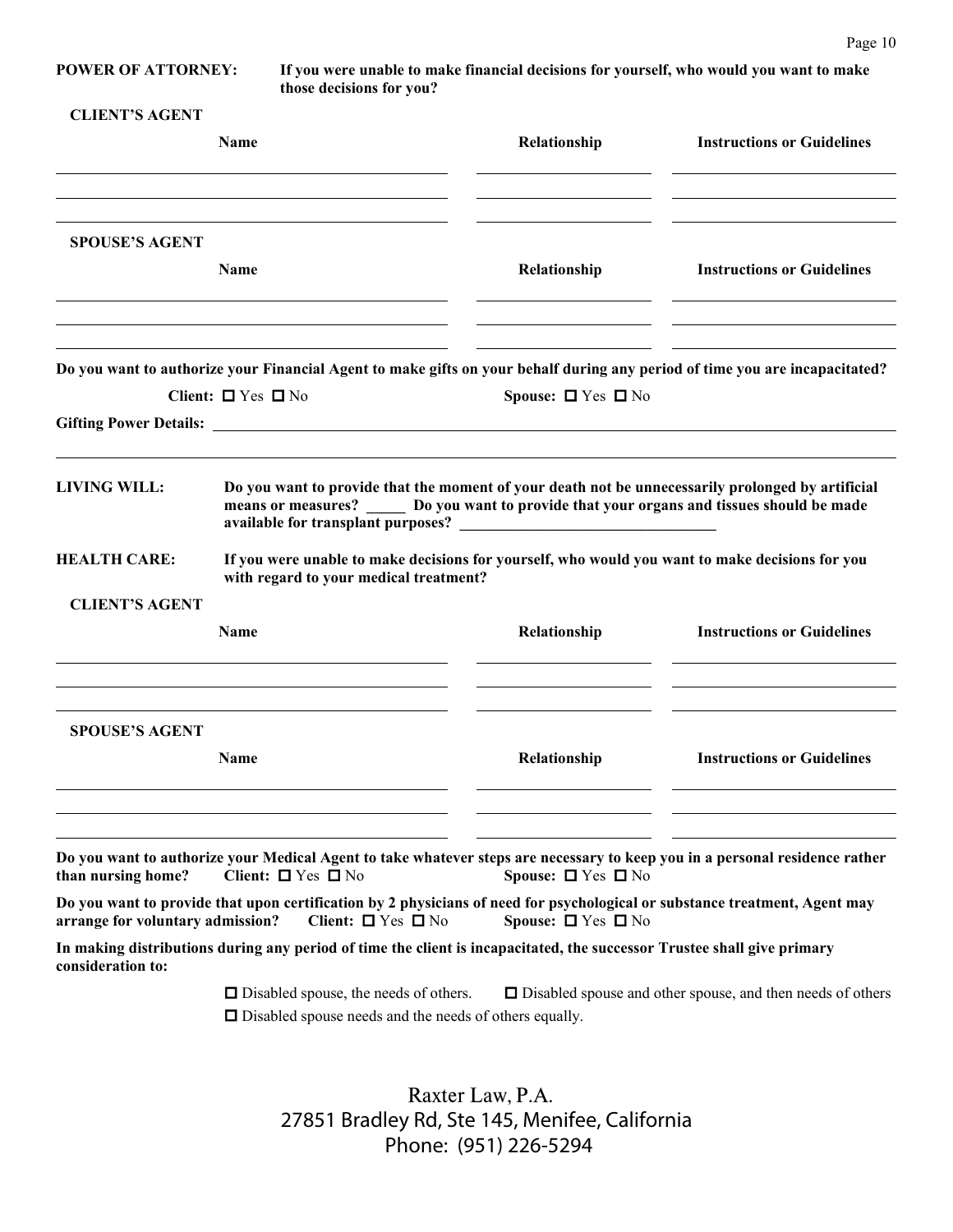#### **DISTRIBUTIONS OF PERSONAL PROPERTY AND SPECIFIC GIFTS**

|                                                    | USE OF PERSONAL PROPERTY MEMORANDUM: Do you want to provide that your personal property will be<br>distributed pursuant to a written list you may prepare later?                                            | $\Box$ Yes $\Box$ No                                   |                                                    |
|----------------------------------------------------|-------------------------------------------------------------------------------------------------------------------------------------------------------------------------------------------------------------|--------------------------------------------------------|----------------------------------------------------|
|                                                    | Any property not listed on the memorandum should be distributed to:                                                                                                                                         |                                                        |                                                    |
| <b>FOR CLIENT:</b>                                 | $\Box$ Spouse, then children equally.<br>□ Spouse, then to balance of trust.<br>$\Box$ Spouse, then other named individuals.                                                                                | $\Box$ Children<br>$\Box$ To the balance of the trust. | $\Box$ Other named individuals. List on next line. |
| <b>FOR SPOUSE:</b>                                 | $\Box$ Spouse, then children equally.<br>□ Spouse, then to balance of trust.<br>$\Box$ Spouse, then other named individuals.                                                                                | $\Box$ Children<br>$\Box$ To the balance of the trust. | $\Box$ Other named individuals. List on next line. |
|                                                    | SPECIFIC GIFTS: List any specific gifts of real estate or cash gifts you wish to make to either individuals or charities.<br>Indicate whether these gifts are to be made even if the other spouse is alive. |                                                        |                                                    |
| <b>FOR CLIENT:</b><br><b>Individual or Charity</b> | <b>Amount or Property</b>                                                                                                                                                                                   |                                                        | <b>Contingent on Spouse predeceasing?</b>          |
|                                                    |                                                                                                                                                                                                             |                                                        |                                                    |
|                                                    |                                                                                                                                                                                                             |                                                        |                                                    |
|                                                    |                                                                                                                                                                                                             |                                                        |                                                    |
|                                                    |                                                                                                                                                                                                             |                                                        |                                                    |
|                                                    |                                                                                                                                                                                                             |                                                        |                                                    |
|                                                    |                                                                                                                                                                                                             |                                                        |                                                    |
|                                                    |                                                                                                                                                                                                             |                                                        |                                                    |
|                                                    |                                                                                                                                                                                                             |                                                        |                                                    |
| <b>FOR SPOUSE:</b><br><b>Individual or Charity</b> | <b>Amount or Property</b>                                                                                                                                                                                   |                                                        | <b>Contingent on Client predeceasing?</b>          |
|                                                    |                                                                                                                                                                                                             |                                                        |                                                    |
|                                                    |                                                                                                                                                                                                             |                                                        |                                                    |
|                                                    |                                                                                                                                                                                                             |                                                        |                                                    |
|                                                    |                                                                                                                                                                                                             |                                                        |                                                    |
|                                                    |                                                                                                                                                                                                             |                                                        |                                                    |
|                                                    |                                                                                                                                                                                                             |                                                        |                                                    |
|                                                    |                                                                                                                                                                                                             |                                                        |                                                    |
|                                                    |                                                                                                                                                                                                             |                                                        |                                                    |
|                                                    |                                                                                                                                                                                                             |                                                        |                                                    |
|                                                    | Rayter Law P A                                                                                                                                                                                              |                                                        |                                                    |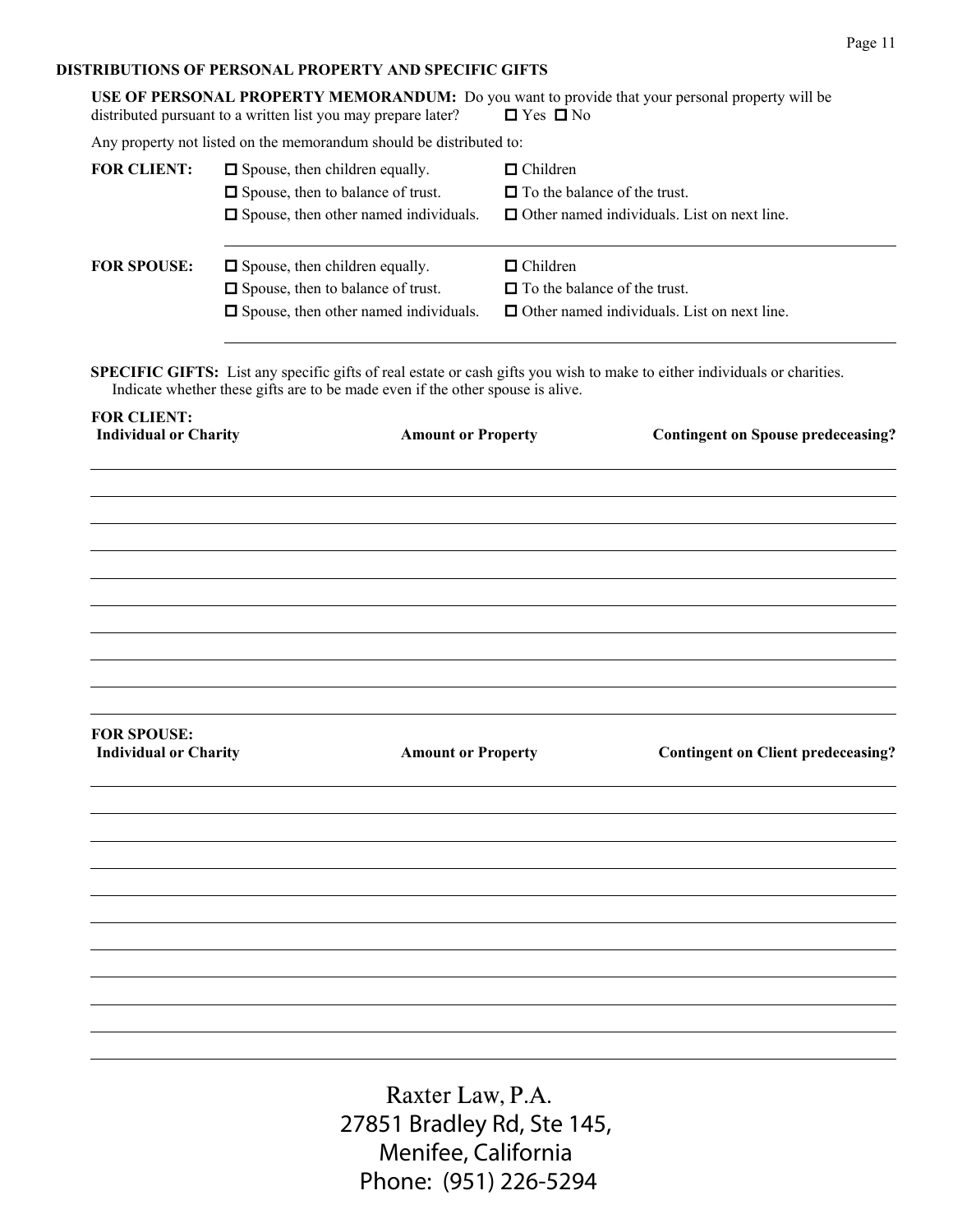#### **PROVIDING FOR THE SURVIVING SPOUSE UPON DEATH OF FIRST SPOUSE TO DIE**

**TO SURVIVING SPOUSE WITHOUT TAX PLANNING:** We recognize this does not provide any tax planning which may result in our beneficiaries paying significant optional estate taxes.

 $\Box$  All to surviving spouse.  $\Box$   $\Box$  % to surviving spouse.

 $\Box$  Minimum allowed by law to surviving spouse.

**DIVIDE INTO MARITAL AND FAMILY TRUSTS:** Designed to maximize estate tax savings. To accomplish this, an amount up to the applicable exclusion amount will be transferred to the Family Trust and the balance, if any, to the Marital Trust. This is sometimes referred to as "A/B Trust Planning". The Marital Trust is sometimes referred to as the "A Trust" or "QTIP Trust". The Family Trust is sometimes referred to as the "B Trust", "By-Pass Trust" or "Credit Shelter Trust". Also provides protection for surviving spouse from creditors and predators. You decide how much control you want the surviving spouse to have. In the event of remarriage protects property for your heirs from a new spouse in case of death or divorce.

#### **MARITAL DEDUCTION FORMULA (OFFICE USE ONLY):**

| $\Box$ Disclaimer Provision | □ Clayton Election   |
|-----------------------------|----------------------|
| Marital Pecuniary           | □ Marital Fractional |
| □ Credit Shelter Pecuniary  |                      |

#### **DESIGN OF MARITAL SHARE:**

**OUTRIGHT:** We want to leave property outright to the surviving spouse. We recognize that this offers no protection from creditors or predators. Allows surviving spouse to leave property to whomever surviving spouse wants. Also allows a new spouse to possibly make claim on property in case of death or divorce

 **GENERAL APPOINTMENT TRUST:** All income and principal are available to the surviving spouse upon demand. The surviving spouse is free to do as he or she pleases. This would include the ability to remove all property in the Marital Share from the trust.

 **ALL INCOME – PRINCIPAL FOR NEEDS:** All income is distributed to surviving spouse; principal is available for his or her needs (health, education, maintenance, and support).

**ONLY INCOME:** Only income is distributed to surviving spouse. Principal is not available to the surviving spouse.

#### **DESIGN OF FAMILY SHARE:**

 **ALL INCOME – PRINCIPAL FOR NEEDS:** All income is distributed to surviving spouse; principal is available for needs (health, education, maintenance, and support).

Are descendants permissible beneficiaries of principal?\_\_\_\_

 **INCOME AND PRINCIPAL FOR NEEDS:** All income and principal is available for needs. Income may be accumulated and not distributed.

Are descendants permissible beneficiaries of income and/or principal?\_\_\_\_

**ONLY INCOME:** Only income is distributed to surviving spouse. Principal is not available to the surviving spouse.

WHO IS RESPONSIBLE FOR DETERMINING LIFETIME DISTRIBUTIONS: Is surviving spouse the sole trustee with a right to appoint co-trustees (surviving spouse then determines the management and distributions for his or her needs)? Do you wish to name someone to be the co-trustee with the surviving spouse?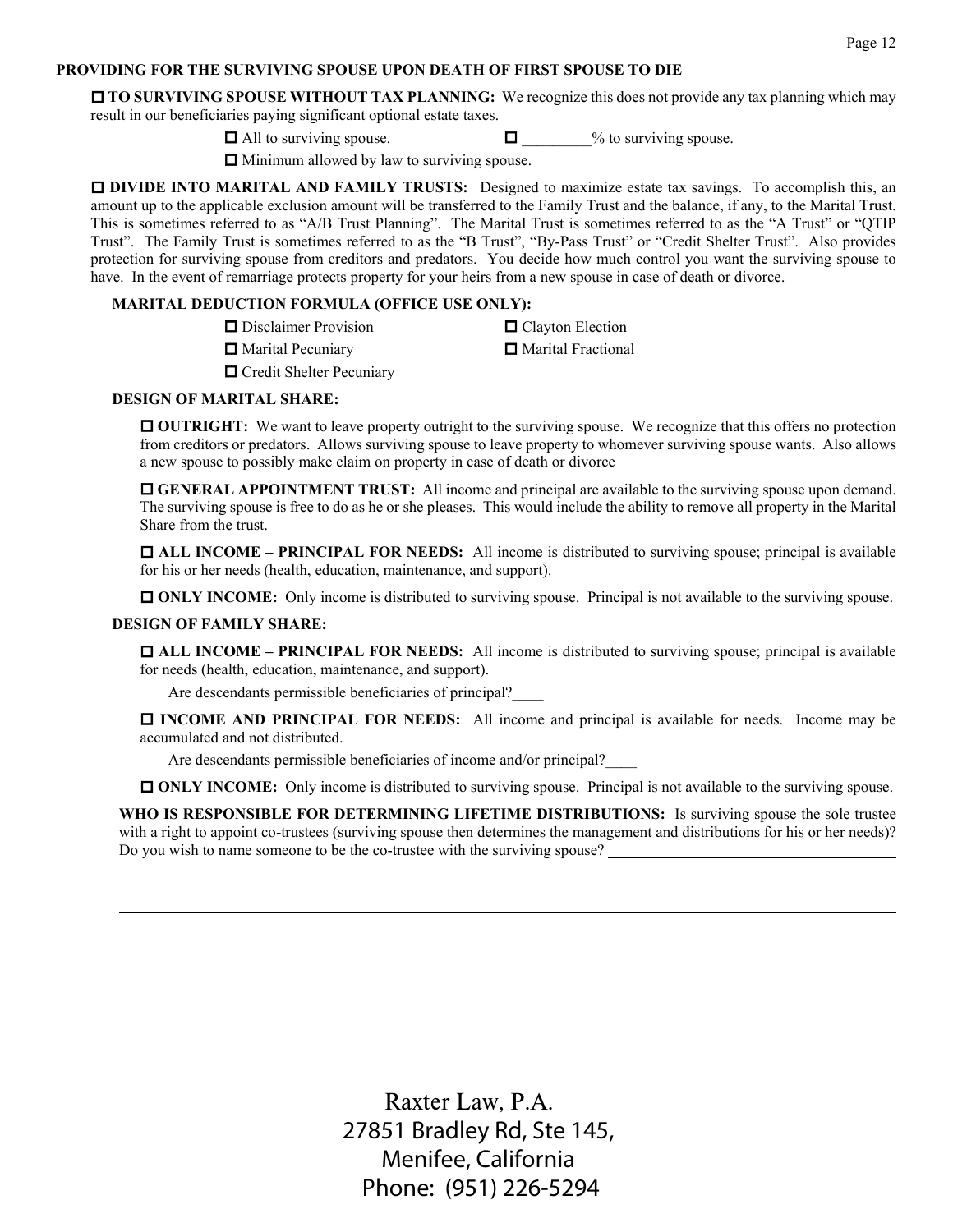**LIMITED POWER OF APPOINTMENT:** Do you want the surviving spouse to be able to modify the way property is distributed upon the surviving spouse's death?

If so, to whom may the surviving spouse distribute your property:

■ Your descendants

 $\Box$  Your descendants and their spouses

 $\Box$  Your descendants and charities

Your descendants, their spouses and charities

■ Anyone, no limitations

#### **DIVISION OF PROPERTY UPON DEATH OF SECOND SPOUSE TO DIE**

# **DIVIDE EQUALLY BETWEEN OUR CHILDREN AND THE DESCENDANTS OF ANY DECEASED CHILDREN: DIVIDE AMONG NAMED INDIVIDUALS and/or CHARITIES:**

#### **HOW AND WHEN TO DISTRIBUTE MY PROPERTY:**

 **DISTRIBUTE OUTRIGHT TO OUR BENEFICIARIES:** Provides no protection from creditors, predators, or from themselves.

**ISTRUCTURED TRUST:** You determine how long the property is to remain in trust. During the period of time the property is held in trust it is available to the beneficiary for needs (health, education, maintenance, and support). You may give written instructions to the trustee outlining guidelines to follow in determining the beneficiary's needs. You may provide for a staggered distribution of principal. For example:. 1/3 at age 30 and balance at age 40. You decide who will manage the property and to carry out your distribution instructions. Does the beneficiary have a right to be a co-trustee and/or choose his or her own co-trustee? You decide how the trust is designed. List your desires: